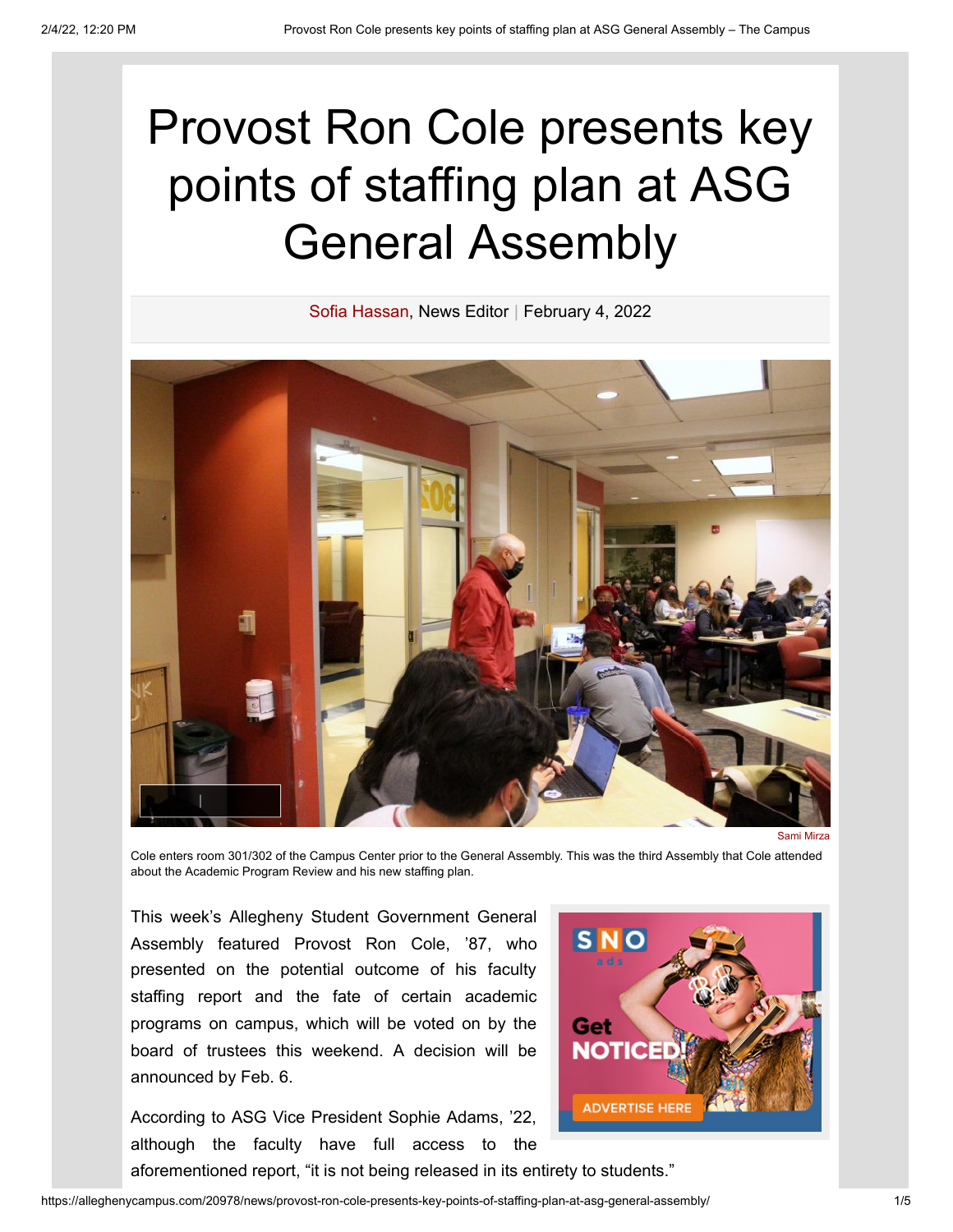Adams called the Assembly to order at 7:32 p.m. on Tuesday, Feb. 1, in room 301/302 of the Henderson Campus Center.

Cole began his presentation with a graph of the number of high school graduates in the United States starting in 2000 and projected into the year 2031. He pointed out that in the year 2014, the same year when the number of high school graduates nationwide declined, Allegheny was not able to meet its target for incoming students, and then between 2021 and 2022, there were natural declines in high school graduates due largely to COVID-19.

"I'd like to draw your attention to what happened starting the year (20)24-25," Cole said. "That's the start of a significant decrease in the population of traditional-aged high school graduates. That's projected for the Northeast and the Midwest of the United States as much as maybe a 15% decline in the number of high school graduates."

Cole explained that because of the inability to meet goals for student recruitments starting in the year 2014, the college began strategically recruiting fewer students to lower the size of the student body from 2,100 to about 1,700 so that resources could be distributed more effectively. COVID-19 resulted in a larger drop in student enrollment than had been planned for, with approximately 1,500 students currently enrolled.

"The prudent thing to do is to recalibrate, maintain that number … rather than try to grow once again to a larger school," Cole said. "With fewer students, we will need fewer employees. That's what started this whole process."

In the years 2017-18, Allegheny launched a retirement incentive — taken by 23 faculty and 22 non-instructional staff — which helped the college level out staffing in preparation for the decreasing number of students. Cole implied that these retirements would have been enough to accomodate the shrinking student body, but the decline in enrollment due to COVID-19 exacerbated the need to reduce.

After considering student interest and the financial feasibility of maintaining academic programs, the Academic Program Review Task Force placed said programs into one of four categories: those to strategically invest in (Black Studies and Environmental Science and Sustainability), reconfigure (such as Philosophy and Religious Studies), those that will be difficult to sustain long-term (such as Journalism in the Public Interest) and those to keep. Cole clarified that every program will be adjusted to some degree, but those that were unmentioned are more stable than those presented on.

The college currently has 154 full-time faculty, though the goal is to reduce that number to 129 by the 2024-2025 academic year. Cole explained that the majority of these reductions are voluntary, either resignations or retirements, not firings or layoffs.

Following the presentation, ASG fielded questions and comments from both constituents and fellow ASG members alike on such topics as the fate of the Dance and Movement Studies minor and what constituent Joel Zove, '23, perceived as the lack of new information compared to what was released in December, with the Academic Program Review Task Force report.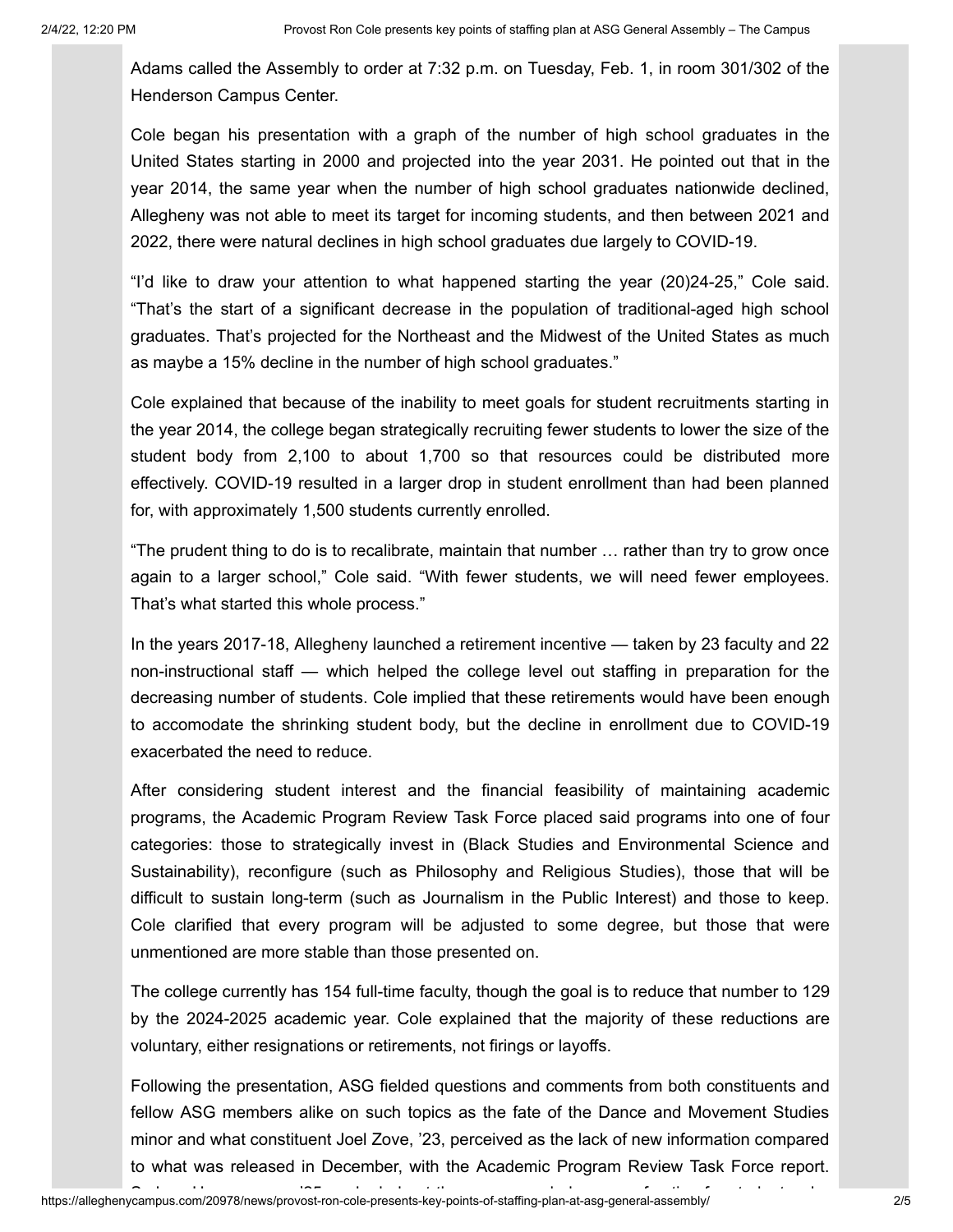2/4/22, 12:20 PM Provost Ron Cole presents key points of staffing plan at ASG General Assembly – The Campus

Sydney Hammerman, '25, asked about the recommended course of action for students who have not yet declared a major and who are interested in one of the programs to be eliminated.

"We have a plan for this, but I need to let others know where they fit in the plan, so stay tuned for information about what to do if you're in that category," Cole said. "We will probably help you look for other areas that might align with your interests rather than continuing to pursue an area that's going to be discontinued."

Student response to Cole's presentation was mixed.

Although Sasha Holguin, '24, was glad that Cole chose to deliver it prior to the release of the final report, she did say that "it's his job to be there" and added her belief that the approach the college was taking to adjust to the decrease in student enrollment was not "sustainable." A Film and Digital Storytelling major and Chinese minor, she expressed concern over the future of both these departments in which she has chosen to study.

Hammerman echoed Zove's belief that the information conveyed at this Assembly was no different from that conveyed in the December report.

"My first thought when everything ended was this was basically … with a few changes, the report we got in December," Hammerman said. "The school wanted to be committed to transparency, and I feel like they aren't being 100% transparent still about everything."

Hammerman also spoke on the lack of advertising around and lack of communication outside the student committees with which Cole has been working, including the Finance and Facilities Committee translating to less student input than was claimed. If a student is not involved in these committees and is not a member of ASG, Hammerman said, "(they) don't know anything until it's already done."

Later in the Assembly, Director of Finance Lucas Biniewski, '23, said that the aforementioned Finance and Facilities Committee currently has vacancies, and students interested in filling those seats can contact Chief of Staff Genesis Pena.

Samantha Russell, '23, and Sasha Eager, '22, came to this particular Assembly to represent the dance department and see what was going to happen with the Dance and Movement Studies minor. Russell was "surprised and kind of annoyed that it wasn't brought up on the slides because (Cole) did say that they were talking about revising the program." Meanwhile, Eager "(felt) a little better that he at least made the point to say that dance is important and that it will stay somehow," Eager said.

Although the presentation was intended to clear up ambiguities regarding academic programs and the staffing situation, like a number of other students, Zove was left with more concerns and questions than ease of mind and answers.

"I really feel like the administration could be a lot more transparent about this," Joel Zove, '23, said. "For one, obviously, this was an ASG meeting during module one, when a lot of students are not on campus … I am hoping for a lot more opportunities for students to have their voices heard and a lot more students to have their voices heard, especially because the burden has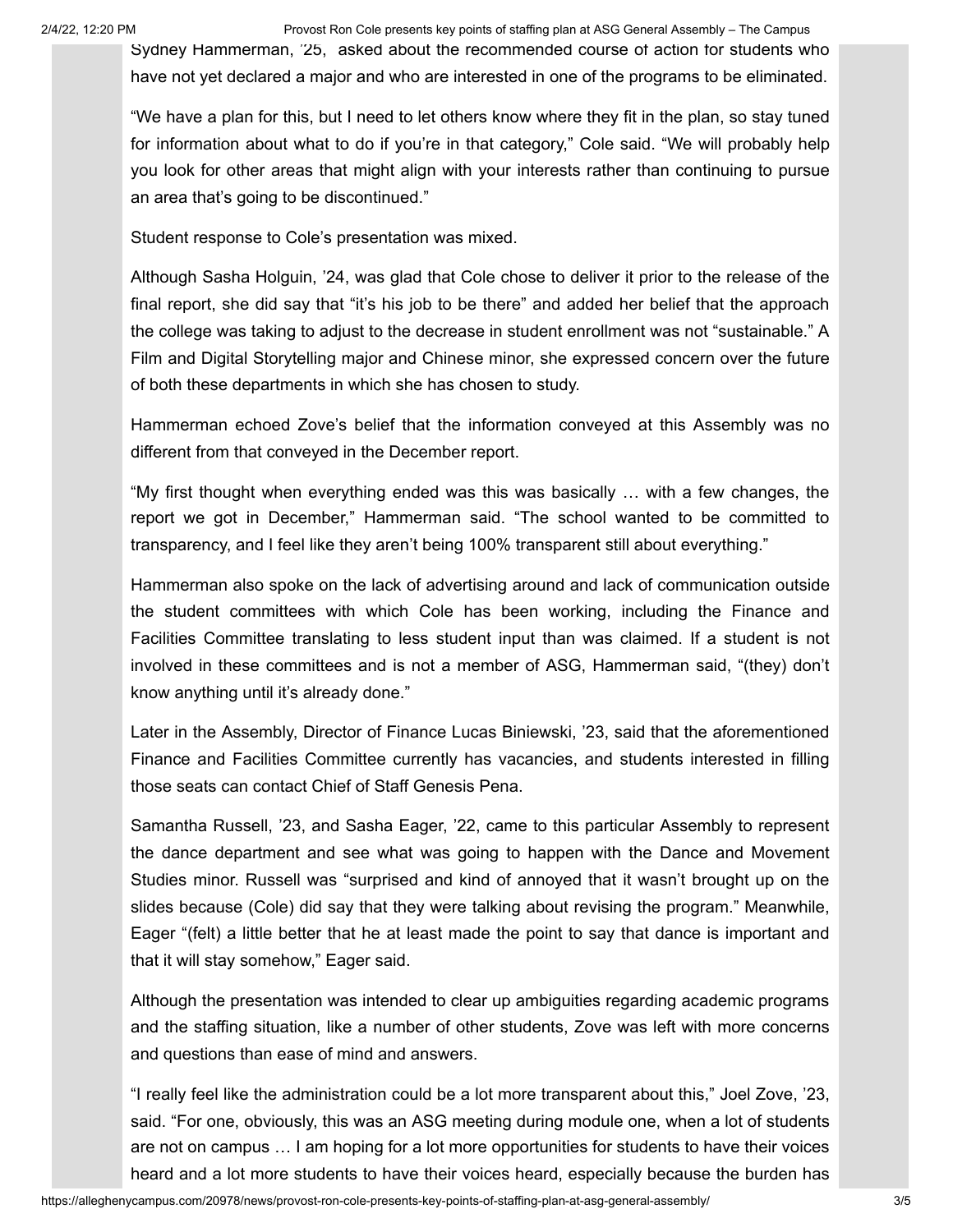been on the students to reach out to the administration about what's happening."

One thing not discussed in the meeting, and that Zove saw as important when considering the decline in student enrollment, is the college's decision in regards to masking on campus. Although a more recent situation, he believed it speaks to a larger issue that disabled students looking to come to Allegheny must navigate.

"It really lets disabled students know how much the administration values them and makes them choose their school accordingly based on this real lack of consideration that we've seen," Zove said.

Cole emphasized multiple times through the presentation that student input – including that provided at his weekly office hours at the Henderson Campus Center, the date and time of which are posted weekly on MyAllegheny – has and will continue to be vital to the continuous restructuring of the college.

"It has helped to shape my thinking and the work that's been done around this process," Cole said. "Please work with us. Don't make assumptions."



will allow us to purchase equipment and cover our annual website hosting costs.

## **About the Contributor**



Sami Mirza is a sophomore from South Bend, IN. He intends to major in International Studies with a focus on the Middle East and North Africa and minor... **[Sami Mirza, News Editor](https://alleghenycampus.com/staff_profile/sami-mirza/)**

**Donate**